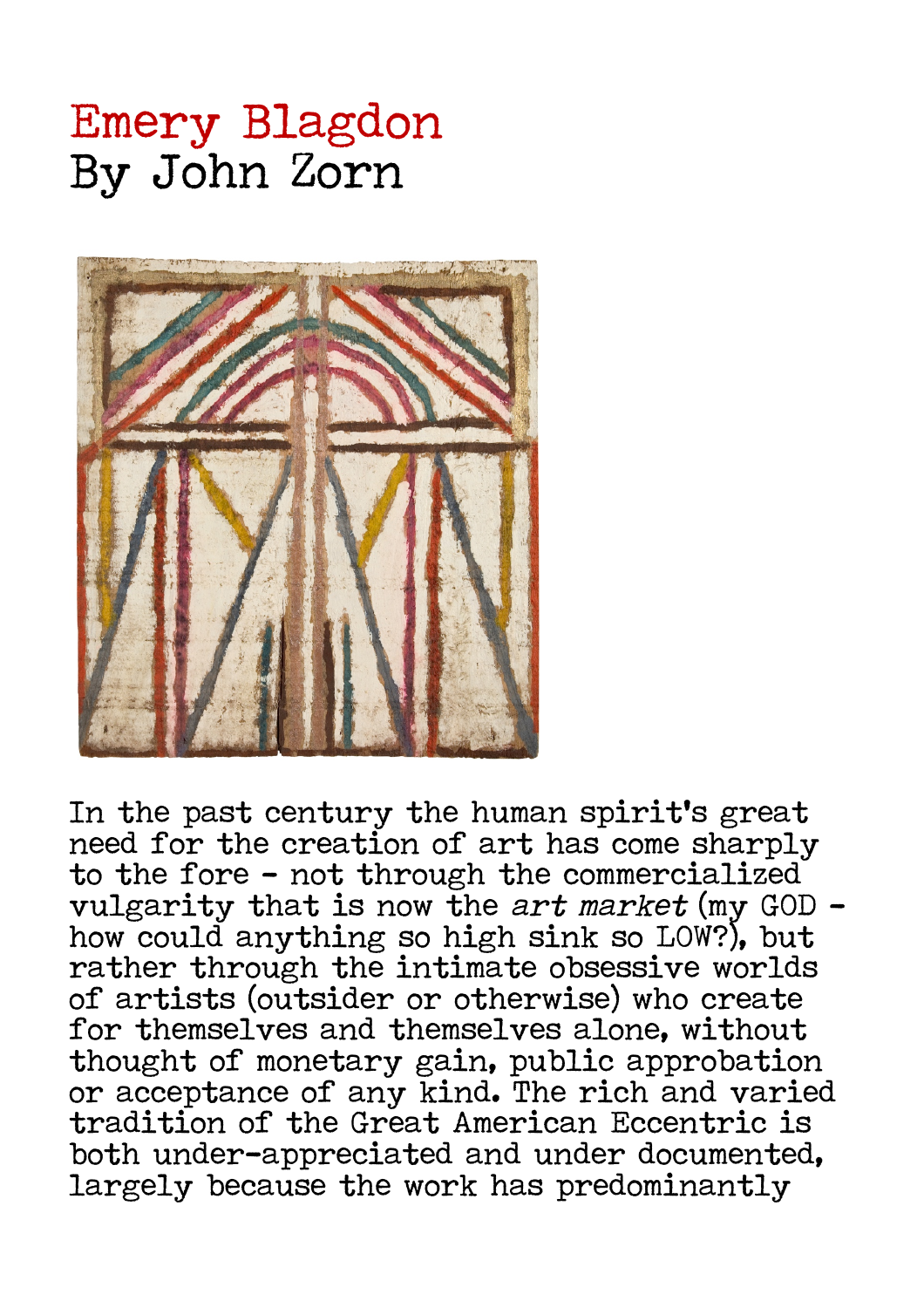been done in secret. As long as we retain our sacred rights of privacy, it is impossible to really know what is lurking behind that closed door.

The discovery of great art now occurs often as happenstance, by accident. Behind an apartment door: Henry Darger's Realms of the Unreal; behind a closet door: Morton Bartlett's astonishing photos and dolls; behind a garage door: James Hampton's Throne of the Third Heaven of the Nation's Millennium General Assembly. The discovery of the world of Emery Blagdon behind a barn door in Nebraska was a find of major import and magnitude. Compelled to create a world of healing machines to stave off illness, Emery Blagdon gave light and meaning to his life through wire, tinfoil, and a variety of organic and inorganic materials. These machines, and the paintings that helped power them, brought down and focused healing energy to allow Blagdon to continue living. Did he create to live or live to create? As with all true artists, the answer is either elusive, or both - but in Blagdon's case it is particularly poignant because just a few months after his machines stopped working he tragically passed away.

His work is all that great art is - honest, imaginative, technically proficient, cathartic - in a word: transcendent! Although originally lit in a web of Christmas lights within the dark recesses of his Nebraska barn, the works themselves are lit from within by a spirit of genius and passion - and in turn light the